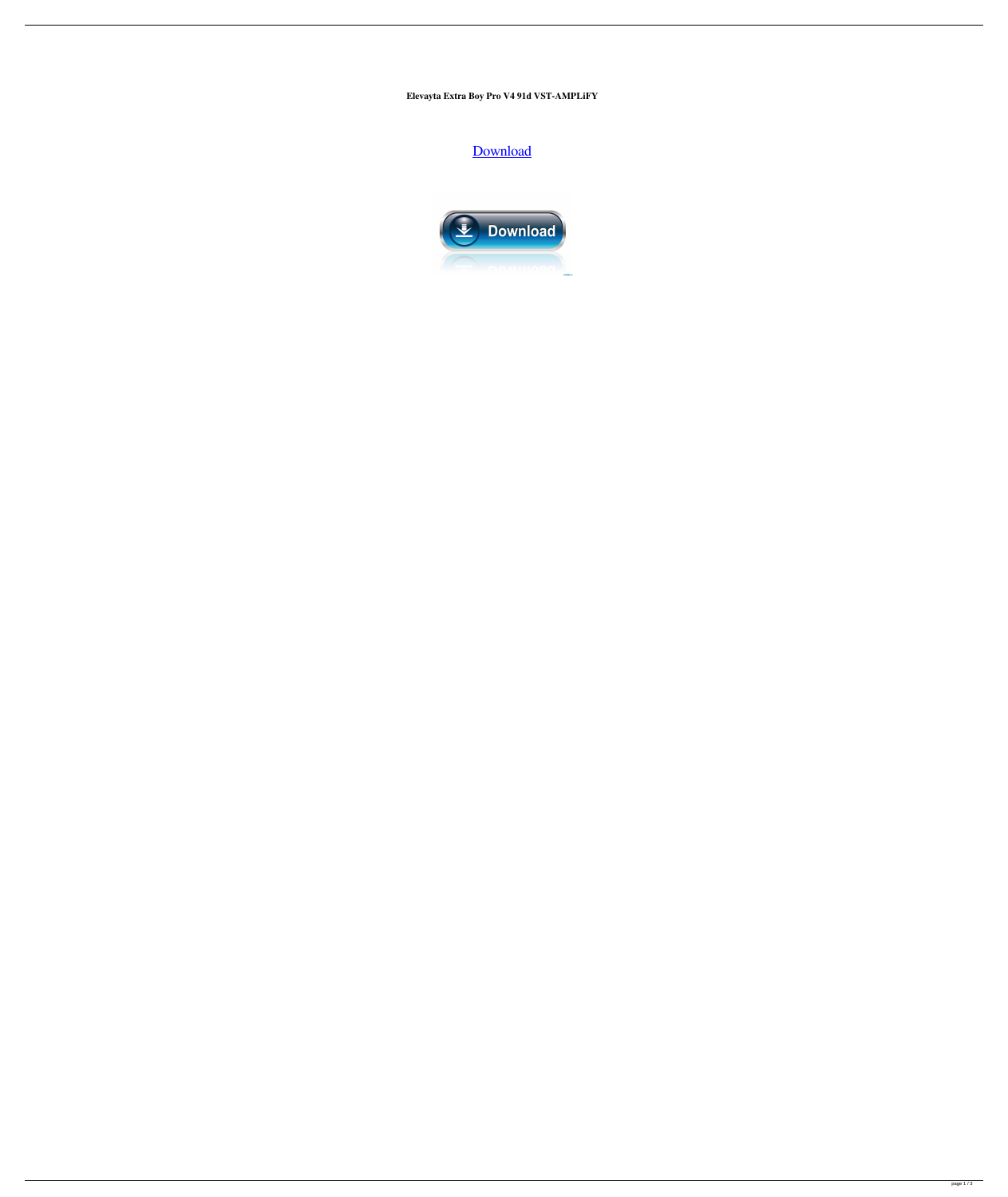extract stereo, SND-FILT, VOXES-HIDE BEGINNING OF ZIP FILE WITH SIGNATURE, NO META DATA. MSI, MD5: c3f1f4c1c48c8e863b1a8cfdfb3e32d5 MD5: c3f1f4c1c48c8e863b1a8cfdfb3e32d5 MD5: c3f1f4c1c48c8e863b1a8cfdfb3e32d5 VST, X86, MSVC \user\user.name\AppData\Local\Temp\ I notice that there is no x86 folder in the location: \user\user.name\AppData\Local\Temp\ \user\user.name\AppData\Local\Temp\ \user\user.name\AppData\Local\Temp\ I think I'd try going in without knowing what version you are installing. So, the next thing I'd try would be to look in the log files and see if any plugins installed. Q: Python XML Schema XSD - Read from 1 document I have an XSD file with multip xml\_data.find('root') I have previously tried: from xml.etree import ElementTree xml\_data = ElementTree.parse('test.xml').getroot() print xml\_data The above doesn't find anything. It gives the following output I have looke and having to parse each file